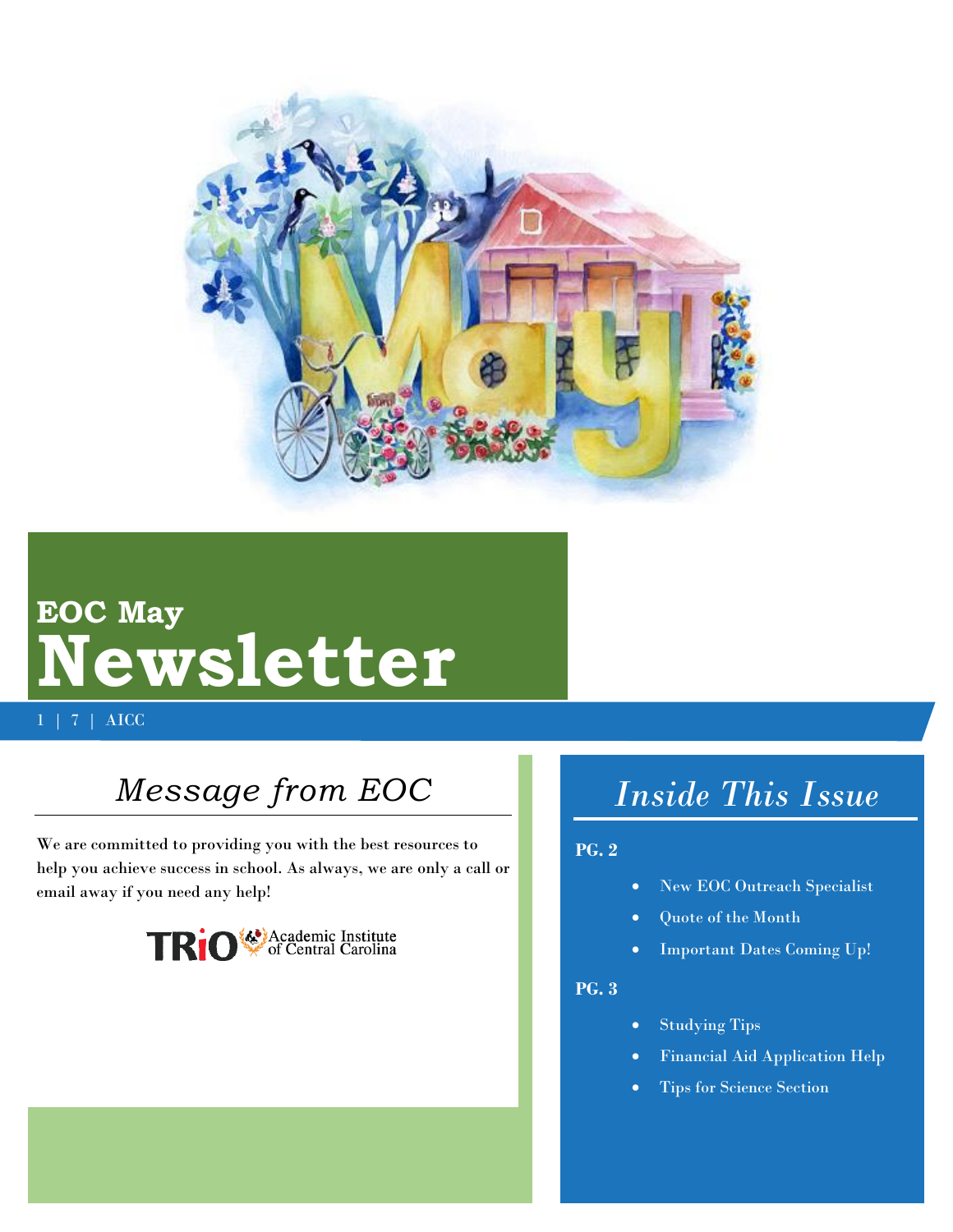### **New EOC Outreach Specialist**

Audriana Wilson is the newest addition to the AICC team as an outreach specialist in the EOC program. Audriana has a background in social work and came to the AICC from Columbia, South Carolina. She worked previously as a foster care intake coordinator. She is a 2020 graduate of Benedict College where she graduated with honors and earned a Bachelor of Science degree. When she is not helping students she enjoys spending time with her family, shopping, and watching sports.

# "Nothing is impossible, the word itself says, 'I'm possible'."

-Audrey Hepburn



### **Important Dates**

- CPCC Priority Date May 1st Apply for Financial Aid for Summer
- CPCC Priority Date July 15 Apply for Financial Aid for Fall
- CPCC May 2nd Open registration for Fall and Winter session
- Gaston College May 5th Summer/Fall registration open for new students, returning students can register now
- May 30th, colleges closed for Memorial Day
- $\bullet$